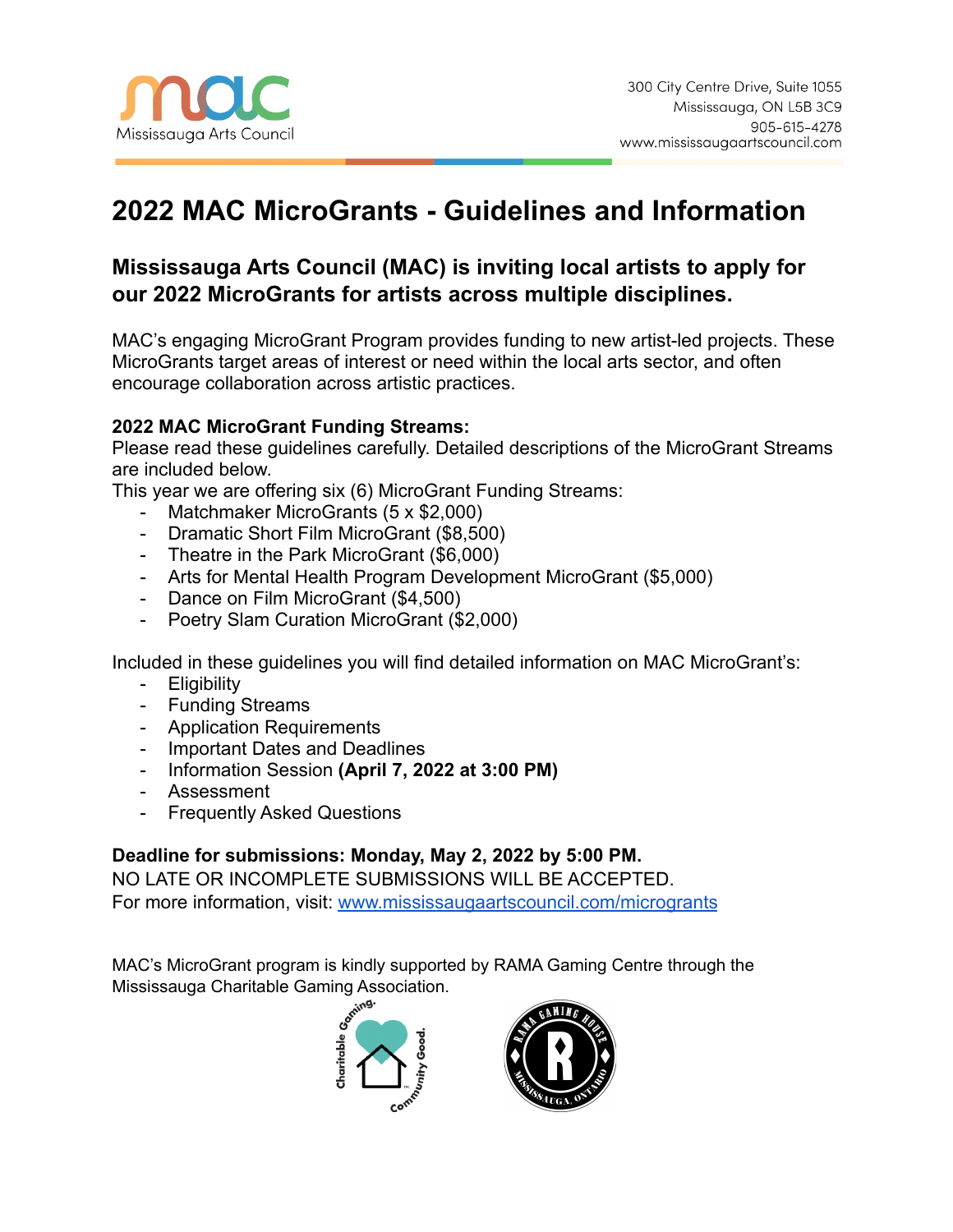# **2022 MAC MicroGrant - Eligibility:**

### **Applicant Eligibility**

Unless otherwise stated, MAC MicroGrants are available to individual artists and unregistered groups/collectives living in or based in Mississauga.

### **Geography**

### **Applicants must be a Mississauga-based individual artist or unregistered**

**group/collective.** All projects must take place or have the majority of the work completed in Mississauga. This year, all successful MicroGrant projects must include a free public experience (digital or live performance/event/exhibit) for Mississauga residents.

### **Multiple Applications**

Applicants can only apply for one (1) funding stream and may only submit one (1) application If an applicant submits more than one (1) MicroGrant Application, only their first application will be considered by the Peer Assessment Jury in the selected Funding Stream.

### **Previous MicroGrant Winners**

Previous MicroGrant and/or Matchmaker MicroGrant winners are eligible to apply, but they cannot apply for previous MicroGrant projects. Final reports for any outstanding MicroGrant projects MUST be received by MAC before an applicant can apply for any new MicroGrants or Matchmaker MicroGrants.

**Note**: if completion of a previous MicroGrant has been affected by COVID-19 restrictions, please contact us to provide an interim report on the project that clearly indicates the effect of COVID-19 on your ability to complete the project, and your anticipated completion dates.

### **Project Eligibility**

Projects must be focused on arts and culture in Mississauga and follow the guidelines listed in each funding stream.

Projects that have previously received funding through any of MAC's MicroGrant or Matchmaker MicroGrant Funding Streams are not eligible to receive additional funding.

**Deadline for all submissions: Monday, May 2, 2022 by 5:00 PM.** NO LATE SUBMISSIONS WILL BE ACCEPTED. We encourage applicants to apply early to make sure their submission is received in advance of the deadline.

For more information, visit: [www.mississaugaartscouncil.com/microgrants](http://www.mississaugaartscouncil.com/microgrants)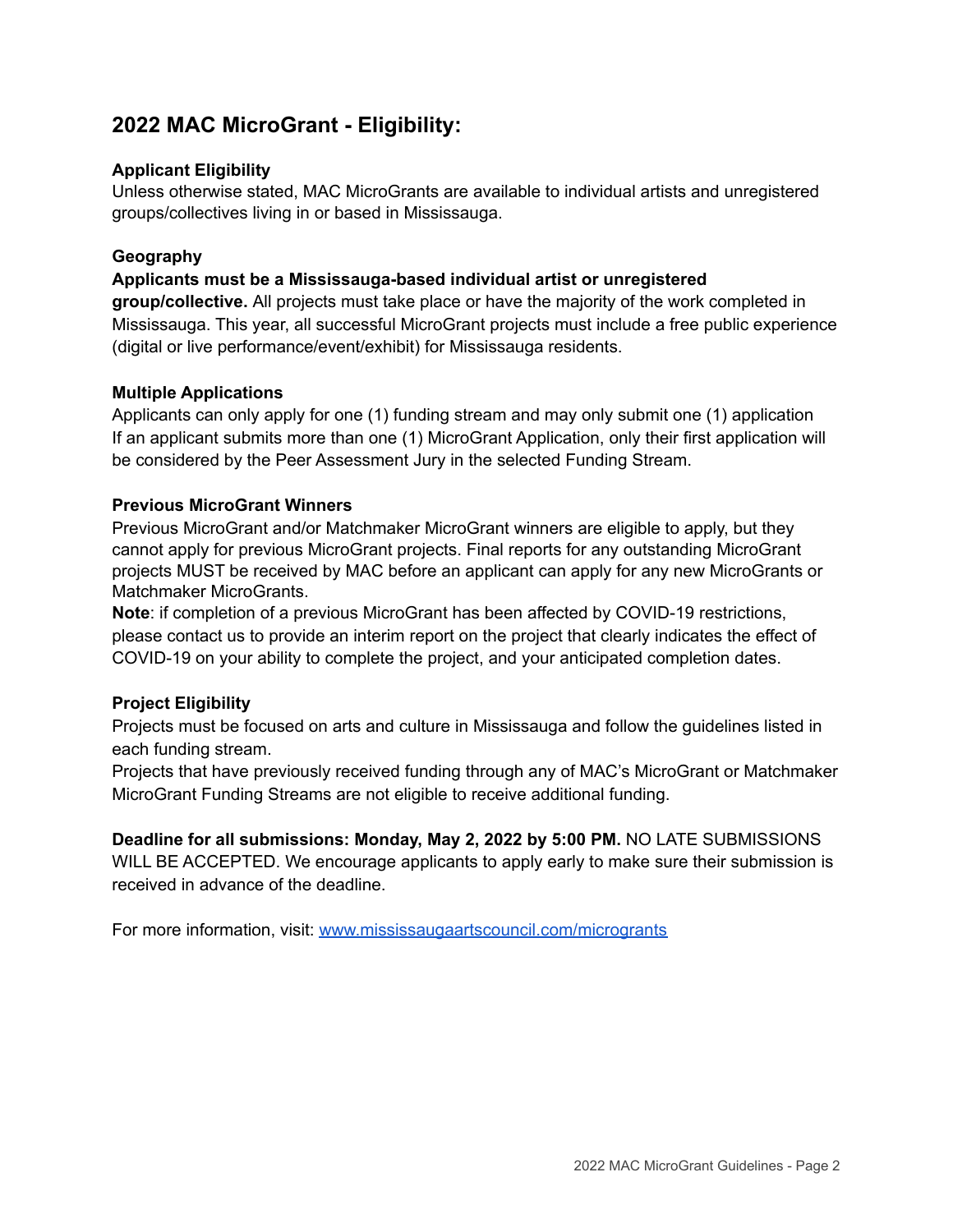# **2022 MAC MicroGrant Funding Streams:**

# **Matchmaker MicroGrants (5 x \$2,000)**

Matchmaker MicroGrants are designed to help artists start or complete a project. Artists can receive up to \$2,000 in matching funds for money raised by sponsorship, investment, and in-kind contributions by the artists themselves. (An in-kind contribution is a non-monetary contribution or donation - see full definition on page 8.) Eligible projects:

- Can be from any artistic discipline
- Must have at least one (1) source of confirmed revenue
- Must include artist fees for more than one (1) professional artist
- Must include a performance/exhibition/event/video for Mississauga residents to experience free of charge

**Funding Available:** maximum 5 MicroGrants x \$2,000

# **Dramatic Short Film MicroGrant (\$8,500)**

Mississauga is home to talented filmmakers, and MAC is providing a MicroGrant for a filmmaker or writer/filmmaker partnership to create a dramatic short film. Pitch your story/script and intrigue the jury. Once complete, the film will receive a screening for Mississauga Audiences and be made available to watch on a YouTube channel, MAC's or other, (depending on any film festival submission requirements).

The pitch must include:

- A detailed script outline
- A feasible budget outlining all your expenses and revenue sources

The film must be:

- shot in Mississauga (set or on-location)
- include Mississauga talent and crew
- be a minimum of 7 minutes and no more than 15 minutes in length

**Funding Available:** maximum 1 MicroGrant x \$8,500

# **Theatre in the Park MicroGrant (\$6,000)**

Let's celebrate local theatre outdoors. This is a 2-part MicroGrant for writers and theatre producers, especially playwrights. MAC also encourages applications from writer/producer partnerships.

- 1. Part 1: Write and design an original play for no more than 6 cast members, minimum 40 minutes. Suitable for performance as a Theatre in the Park experience for a general adult audience. (Funding \$2,500)
- 2. Part 2: Cast and produce this play on site in a Mississauga park (pending any COVID-19 government public health measures that may be in place at the time of performance) for one night that is free to the public, MAC will provide the park site at no cost. Any additional shows and venues are optional to the play producers to secure with or without MAC's assistance. (Funding \$3,500)

**Funding Available:** maximum 1 MicroGrant x \$6,000

NOTE: Registered groups or organizations are eligible to be the producer in Part 2 of this grant, however only individuals or unregistered collectives are eligible for Part 1.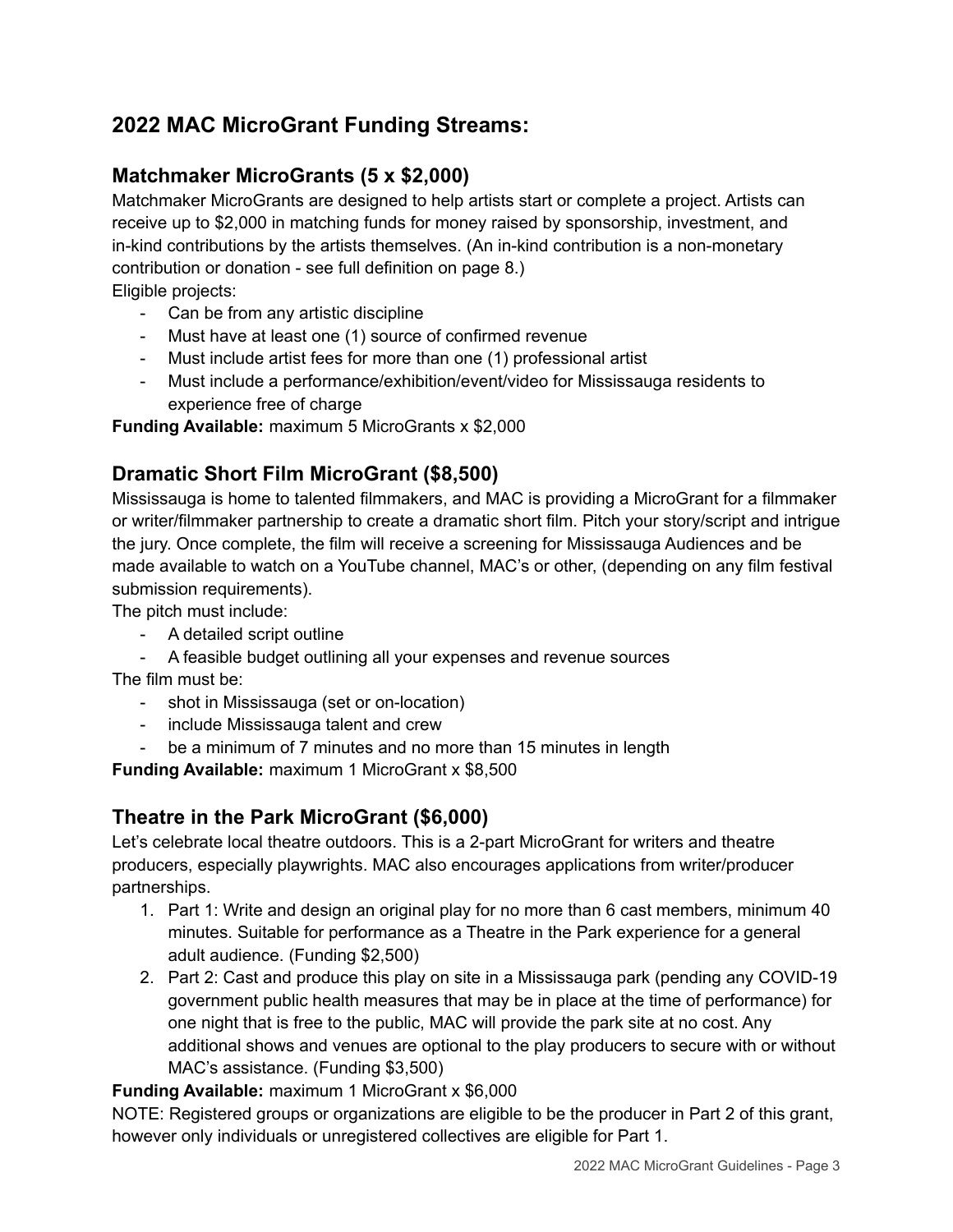# **ArtsCare Program Development MicroGrant (\$5,000)**

In 2021, MAC held the Arts for Mental Health Conference to discuss the design and implementation of ArtsCare, a social prescription program in Peel Region. Learn more here [www.artscare.ca.](http://www.artscare.ca) This was just the start of the movement, and we are now developing community programming to support the Arts for Mental Health Pilot Program. This MicroGrant is part of our ArtsCare Mississauga initiative and is open to qualifying artists, caregivers, and/or agencies for creative therapeutic programs employing Mississauga professional artists in service for those with moderate mental health obstacles.

Programs can be from any artistic discipline, and multi-disciplinary programs are encouraged. Eligible program proposals must include:

- Details of program outcomes and how these outcomes will be measured
- Minimum 4 professional artists paid for their services to deliver the program
- A minimum of 10 clients/program participants served
- A minimum of 5 weeks' worth of 90 minute workshops for participants
- Must be available in-person or virtually, free of charge to recommended residents of Mississauga

**Funding Available:** maximum 1 MicroGrant x \$5,000

**NOTE:** Incorporated groups/collectives and nonprofits are eligible to apply for this MicroGrant and partnerships are encouraged but not necessary.

# **Dance on Film MicroGrant (\$4,500)**

Dancers, dance groups, and choreographers can apply with their project to create an impactful dance video production, using techniques like editing, lighting, composition, colour, music, wardrobe/costume and of course dance – to tell an intriguing, engaging, entertaining story. The video will be promoted online through Martys HUB channels including ([MartysHUB.com,](https://www.martyshub.com/) and MAC & Martys HUB social media channels). Your budget must include artist fees for performers.

The piece(s) must:

- be a minimum of 7 minutes in length maximum 15 minutes
- involve at least 4 dancers

**Funding Available:** maximum 1 MicroGrant x \$4,500

# **Poetry Slam Curation MicroGrant (\$2,000)**

Calling on outstanding poets - curate and host a poetry slam at West Edge [Community](https://www.google.com/maps?q=west+edge+community+church&um=1&ie=UTF-8&sa=X&ved=2ahUKEwid8urvkuz2AhVSVc0KHdbrACwQ_AUoAXoECAIQAw) Church. What could you do to make this event unforgettable?

With the return of in-person events, MAC looks forward to supporting Mississauga's poetry and spoken word artists through a poetry slam showcase. The event can feature up to 10 paid performers.

MAC will provide the venue, arrange ticket sales, and a recording of the night will be made available on Martys HUB YouTube channel. Your budget must include artist fees for performers.

**Funding Available:** maximum 1 MicroGrant x \$2,000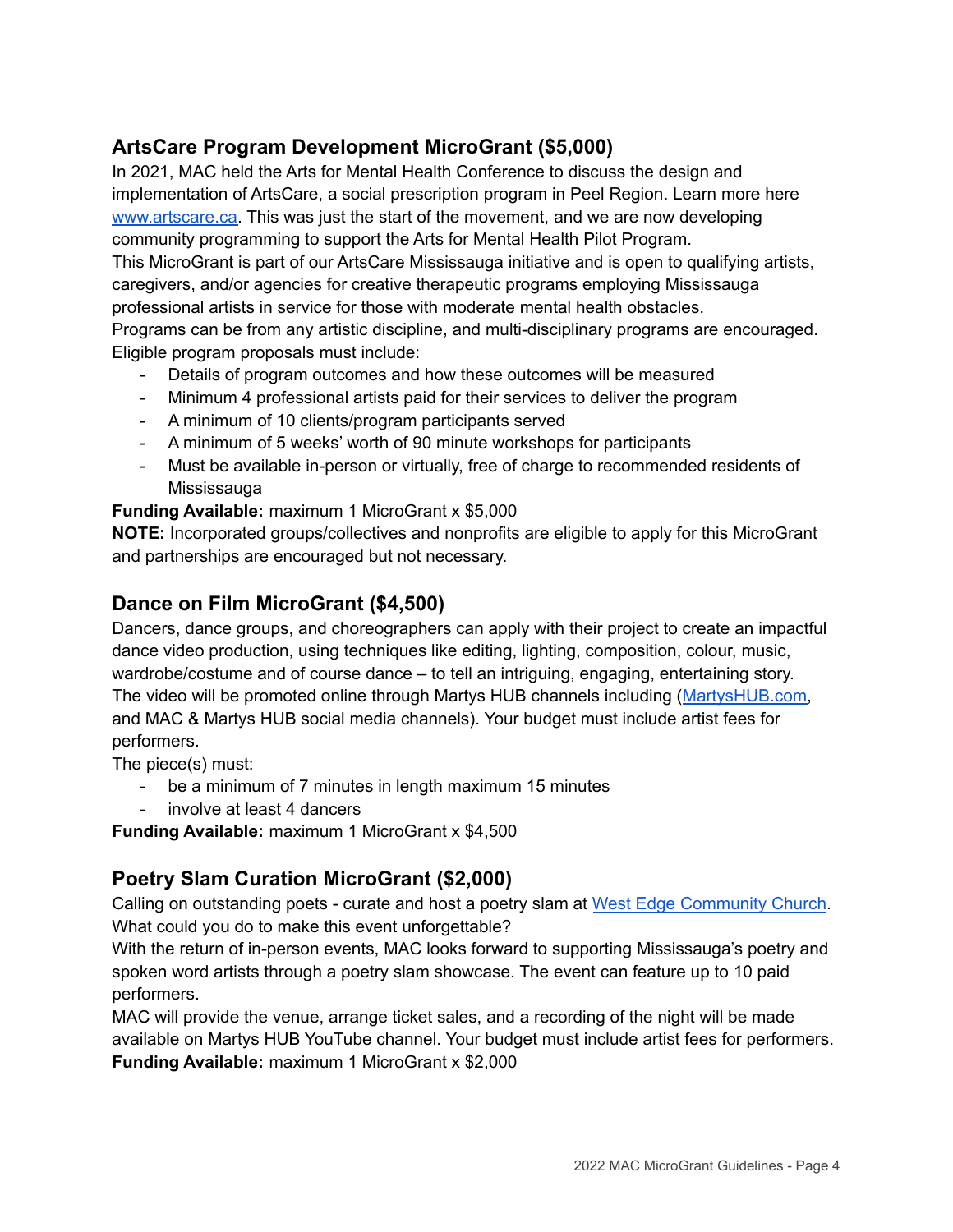# **2022 MAC MicroGrant Application Requirements:**

Once you have thoroughly read these guidelines and have prepared your application materials, you can submit your application using our webform. **All applications MUST be submitted through our webform.** No applications by email or any other form will be accepted or considered. If you require assistance completing the MicroGrant application webform, please email [admin@mississaugaartscouncil.com](mailto:admin@mississaugaartscouncil.com) and we will contact you to discuss accessibility support.

## **MicroGrant Application Webform: <https://form.jotform.com/220865236801050>**

The Webform Application is divided into three sections and requires the following information:

Section 1: Contact Information

- 1. Applicant Name
- 2. Organization/Group/Artist Name (if applicable)
- 3. Applicant Email
- 4. Applicant Phone
- 5. Applicant Address
- 6. Optional Martys HUB Profile Link

*This information is only used by MAC for administration purposes. Only your name and organization/group/artist name (if applicable) will not be shared with the peer assessment jury.*

### Section 2: Project Information

- 1. Project Title
- 2. Project Elevator Pitch (25 word outline of your project)\*
- 3. Detailed Project Description
- 4. Project Personnel & Partners
- 5. How will this project help the artistic and career development of those involved?
- 6. What is the artists' connection to the Mississauga Arts Sector and how will this project positively impact audiences/communities in Mississauga.
- 7. Proposed Project Schedule/Work Plan
- 8. Proposed Project Communications Plan (if applicable)
- 9. Detailed Project Budget
- 10. Does your project have a free public performance/exhibition element? Please describe.

*\*If your project is successful, this elevator pitch will be used by MAC in our public communications to describe the winning MicroGrant projects. Please make sure this summarizes the activity your project will encompass, you can provide more details or subjective information in the project description. (ex. "To tour a string quartet to British Columbia from April 1, 2022 to May 4, 2022.)*

### Section 3: Support Materials

- 1. Artist/Organization/Project Website
- 2. Artist/Organization CV/resume
- 3. Artist/Organization Biography
- 4. 3 Work Samples that demonstrate your ability to complete this project (links or document upload)
- 5. For Dramatic Short Film MicroGrant only: film script or detailed script outline
- 6. For Arts for Mental Health Program Development MicroGrant only: detailed project outline including program outcomes and means of measurement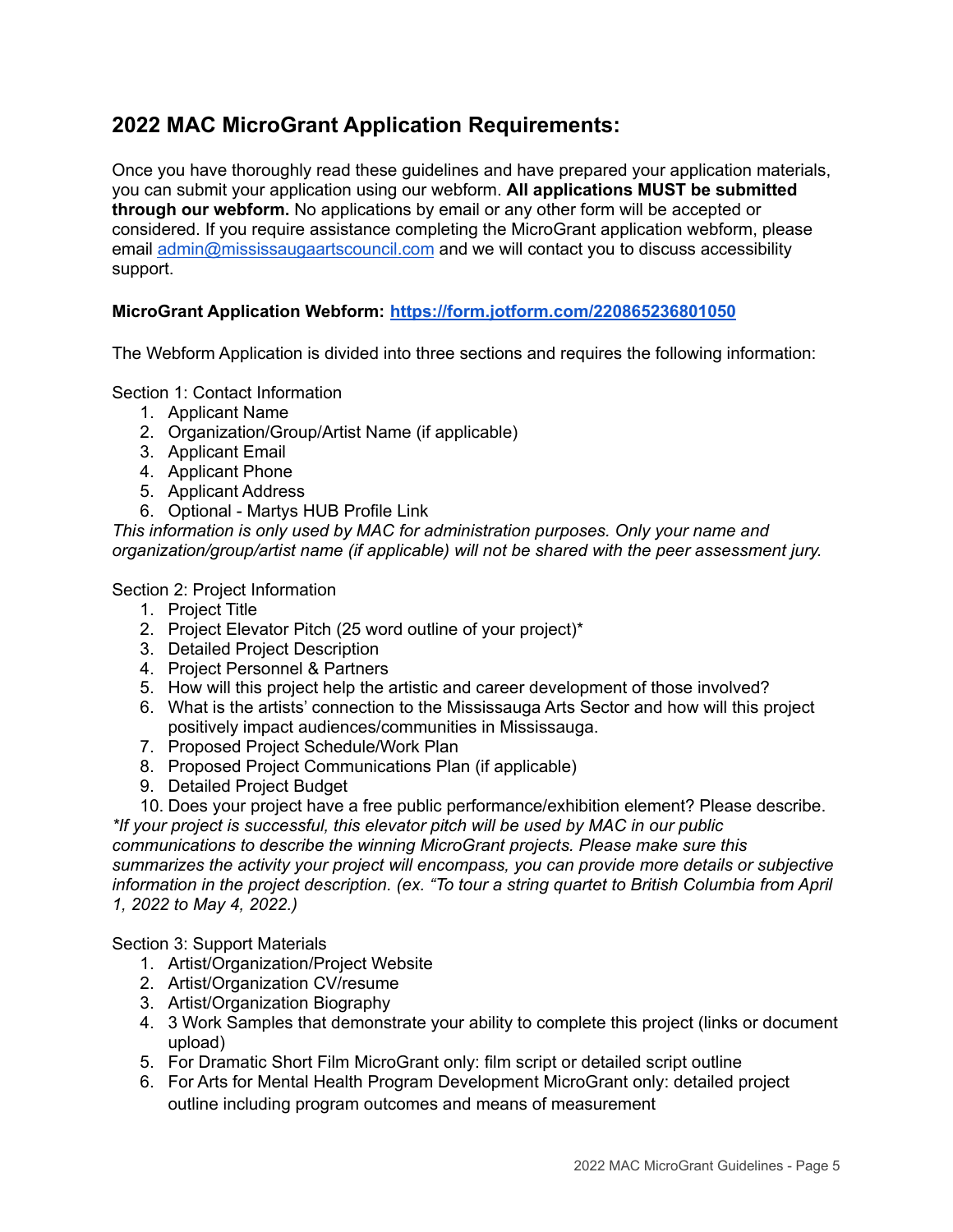# **2022 MAC MicroGrant Important Dates and Deadlines:**

### **Important dates and deadlines for MAC's 2022 MicroGrants:**

| MicroGrants Open:               | Thursday, March 31, 2022           |
|---------------------------------|------------------------------------|
| <b>Information Session:</b>     | Thursday, April 7, 2022 at 3:00 PM |
| MicroGrants Close:              | Monday, May 2, 2022 by 5:00 PM     |
| Winners Notified:               | week of May 24, 2022 (TBC)         |
| <b>Winners Announced:</b>       | Thursday, June 2, 2022 (TBC)       |
| <b>Project Completion Date:</b> | Friday, September 30, 2022         |
| Final Reports Due:              | Friday, October 28, 2022           |
|                                 |                                    |

# **2022 MAC MicroGrant Information Session:**

**Mississauga Arts Council will be hosting a MicroGrant Information Session via Zoom on Thursday, April 7, 2022 at 3:00 PM.**

#### **Register for the Information Session here:**

[https://us02web.zoom.us/meeting/register/tZIudeipqjIsG9Fc2MKBabOYrnBJSvA-\\_27s](https://us02web.zoom.us/meeting/register/tZIudeipqjIsG9Fc2MKBabOYrnBJSvA-_27s) When you register, you will receive an email from Zoom with your personal link to attend the information session.

#### **Can't attend the information session?**

The information session will be recorded and made available on MAC's YouTube Channel. Feel free to email your questions to [admin@mississaugaartscouncil.com](mailto:admin@mississaugaartscouncil.com) so they can be addressed at the information session.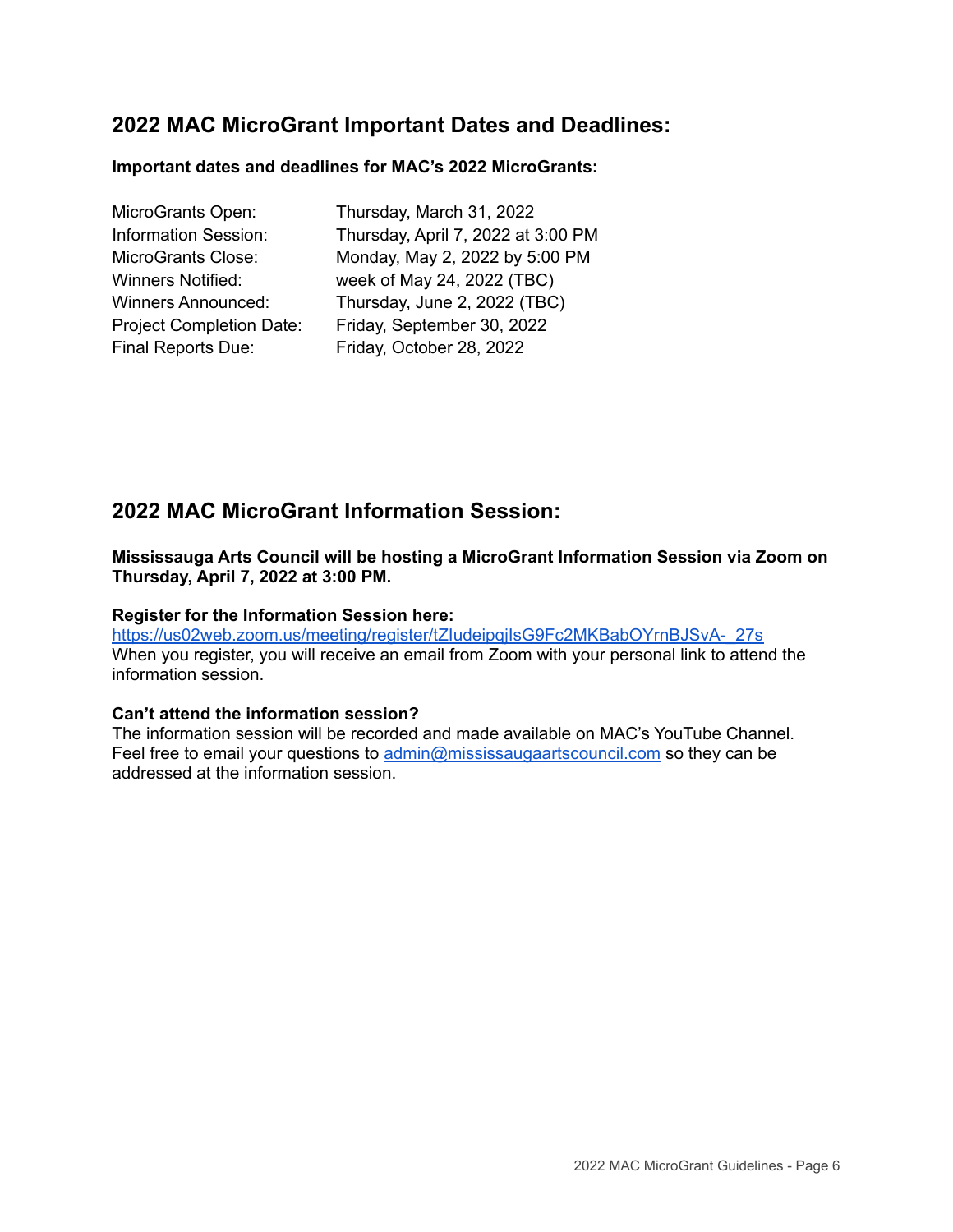# **2022 MAC MicroGrant Assessment:**

MAC MicroGrant and Matchmaker MicroGrant applications will be evaluated by an independent jury composed of artists and/or arts industry professionals in Mississauga. To ensure consistency and fairness, each peer assessment jury uses the same scoring criteria and a non-voting member of MAC will audit each jury session to ensure a fair and transparent process. The decision of the jury is final and confidential.

The peer assessment committee will evaluate applications based on the following elements:

- Impact & Innovation of proposed project
- Qualifications and Experience of Applicant to undertake the proposed project
- Artist Development
- Connection to the Community
- Attainable Project Schedule & Work Plan
- Realistic Budget

Successful MicroGrant applications will:

- Be an intriguing, valuable or impactful project
- Demonstrate a commitment to supporting the Mississauga Arts community
- Provide a free public experience (digital or live performance/event/exhibit) for Mississauga residents
- Contribute to the positive career development of the artists involved
- Include a feasible schedule, budget, and project details

**Incomplete or late applications will not be accepted or considered. Applications are due by 5:00 PM on Monday, May 2, 2022.**